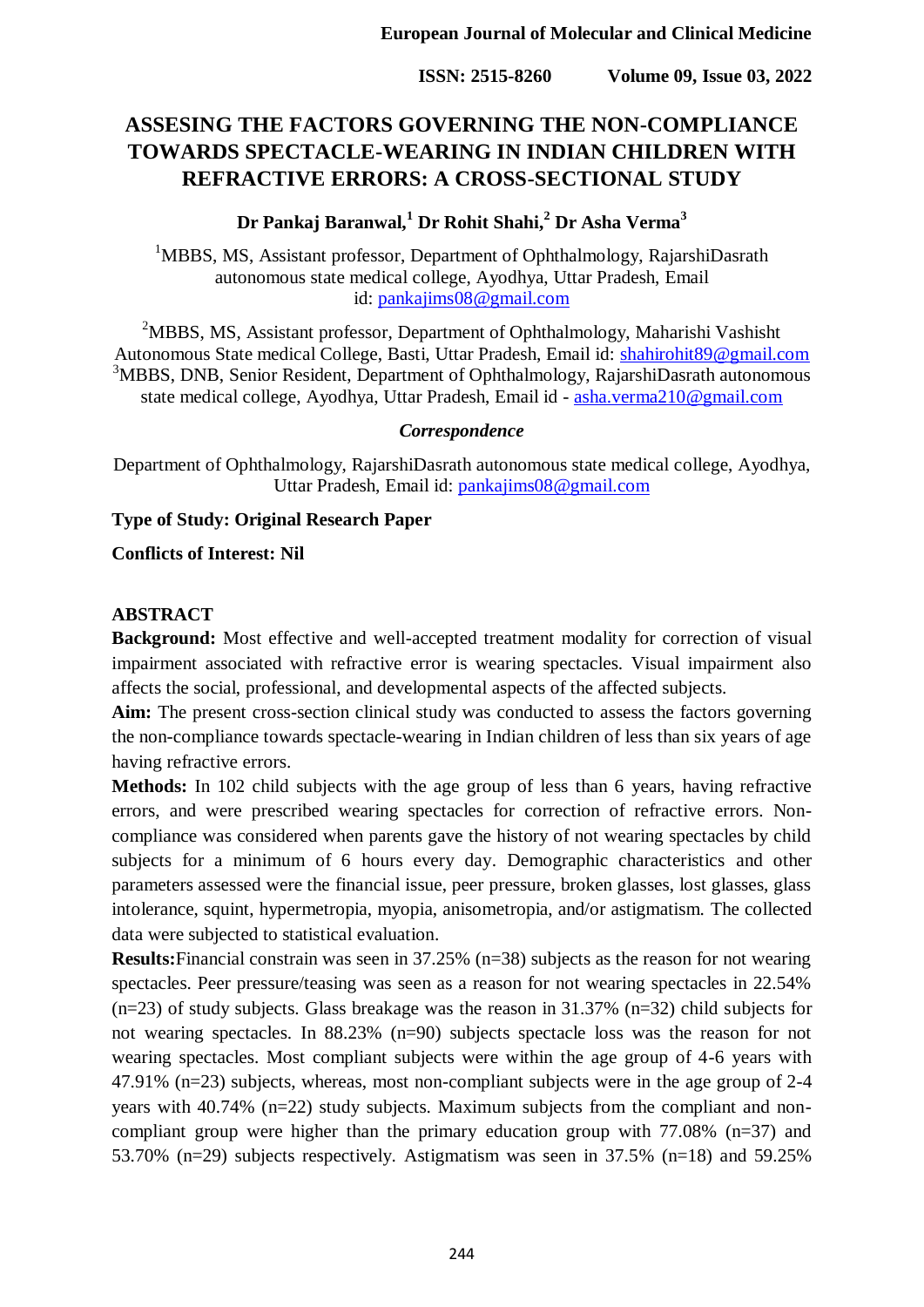$(n=32)$  subjects respectively, and anisometropia in 16.66% (n=8) and 48.14% (n=26) subjects respectively from compliance and non-compliance group.

**Conclusion:**The present study concludes that non-compliance was most commonly seen in child subjects within the age group of 2-4 years, in mothers with primary or less education, having squint, and children with anisometropia.

**Keywords:** Eyeglasses, Non-Compliance, Refractive Error, Spectacles Wearing, Spectacle Acceptance

## **INTRODUCTION**

One of the most common etiologic factors associated with visual impairment, especially preventable visual impairment in children is the not-corrected refractive error (RE). Visual impairment can progress to amblyopia when not treated. The most effective and wellaccepted treatment modality for correction of visual impairment associated with refractive error is wearing spectacles. Visual impairment also affects the social, professional, and developmental aspects of the affected subjects. Compliance towards spectacle-wearing in children is comparatively difficult than adults owing to not understanding the importance of spectacle wearing. $<sup>1</sup>$ </sup>

One of the significant causes of morbidity associated with visual impairment is the uncorrected refractive error. It is estimated that approximately 7-30% of blindness in children can be corrected and avoided. Also, approximately 13 million children with visual impairment have an uncorrected refractive error as underlying etiology.<sup>2</sup> Uncorrected refractive error and visual impairment also pose a very high burden on the health care system every year.Refractive error includes anisometropia, astigmatism, hyperopia, amblyogenic hyperopia, and myopia. These errors require appropriate management as early as possible.<sup>3</sup>

Wearing spectacles along with being the most effective treatment modality for correcting refractive error is also an economic treatment modality aiming to improve eye, vision, function, and productivity in child subjects. Also, spectacles are inexpensive, non-invasive, and simple. However, the efficacy and success of spectacle-wearing are largely governed by the compliance of the wearers.<sup>4</sup>

Various literature studies have assessed the factors governing the compliance towards spectacles wearing in children. It was seen that compliance is only seen in one-third of subjects. Low compliance rates were seen even in old children and in subjects where free spectacles were given. Factors responsible were self-esteem, safety concerns, peer pressure, perception of subjects and parents, forgetfulness, loss, breakage, and/or poor follow-up. Efforts are hence needed to improve compliance in children.<sup>5</sup>

However, the studies assessing the non-compliance of children in wearing spectacles are limited in literature, especially in children of lesser age than six years. Hence, the present study was conducted to assess the factors governing the non-compliance towards spectaclewearing in Indian children of less than six years of age having refractive errors.

# **MATERIALS AND METHODS**

The present cross-section clinical study was conducted to assess the factors governing the non-compliance towards spectacle-wearing in Indian children of less than six years of age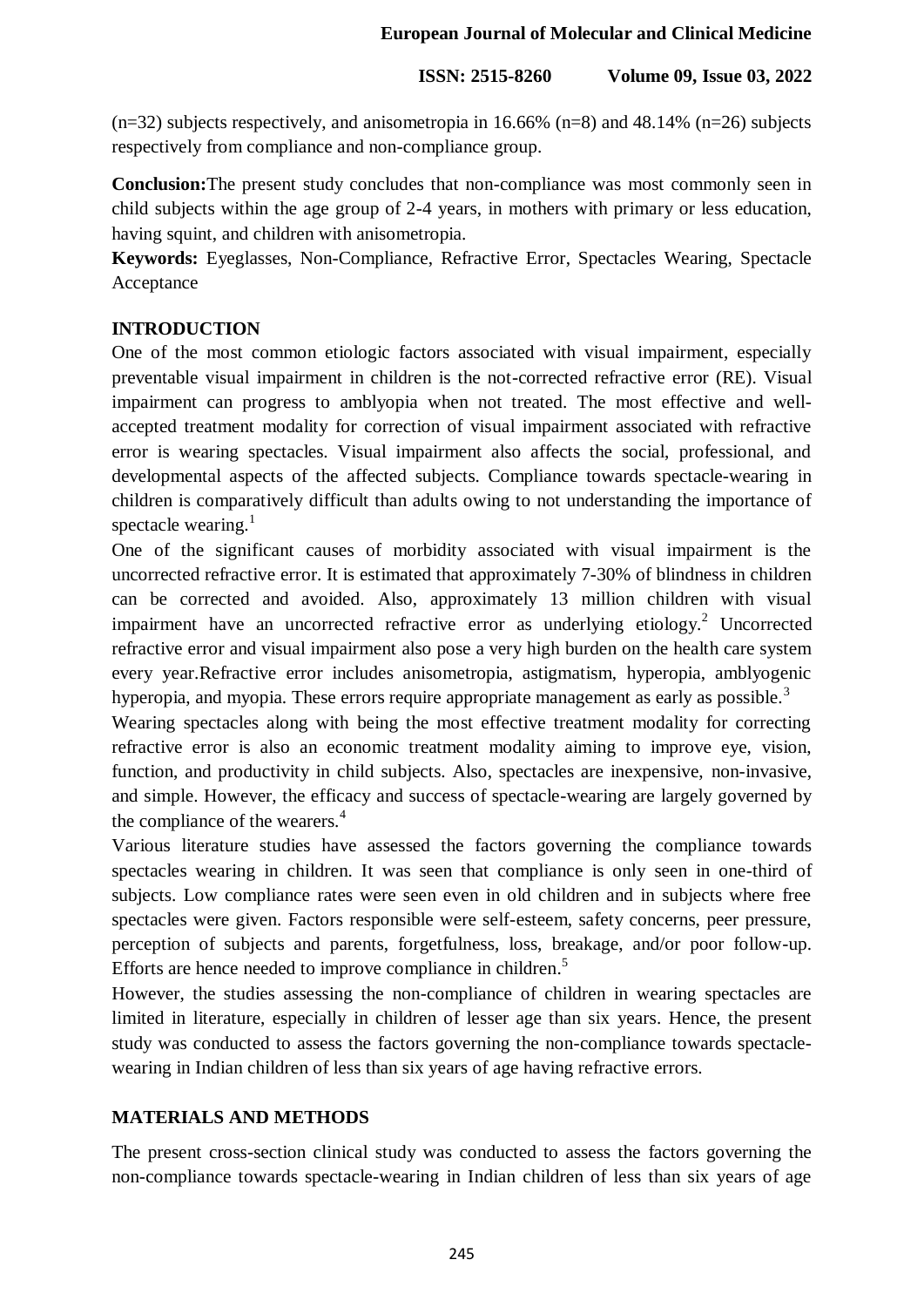having refractive errors. The study was carried out atDepartment of Ophthalmology, RajarshiDasrath autonomous state medical college, Ayodhya, Uttar Pradeshafter obtaining clearance from the concerned Ethical committee. The study population was comprised of the subjects visiting the Department of Ophthalmology of the Institute.

The study included a total of 102 child subjects from both genders with the age group of fewer than 6 years, having refractive error, and was prescribed wearing spectacles for correction of refractive errors. The study was carried out for 2.5 years i. e. from May 2019 to December 2021. The inclusion criteria were subjects less than 6 years of age, having vision impairment due to refractive errors, prescribed spectacles, and parents of the children gave consent to participate in the study. The exclusion criteria were, subjects having refractive errors with any ocular pathology andsubjects who were not willing to participate in the study.

For data collection, a questionnaire was used. The reliability of the questionnaire was assessed by the previous studies. Necessary alterations/ revisions in the questionnaire were made after consulting with the experts. After explaining the study design, informed consent was taken from the parents of the subjects both in verbal and written form. The data collection was done by interviewing the parents of the study subjects. No monetary benefits were offered and the identity of participants was kept confidential.

Non-compliance was considered when parents gave the history of not wearing spectacles by child subjects for a minimum of 6 hours every day. Demographic characteristics recorded were parents' education, address, gender, and age. Other parameters assessed were the financial issue, peer pressure, broken glasses, lost glasses, glass intolerance, squint, hypermetropia, myopia, anisometropia, and/or astigmatism.

The collected data were subjected to the statistical evaluation using SPSS software version 21 (Chicago, IL, USA) and one-way ANOVA and t-test for results formulation. The data were expressed in percentage and number, and mean and standard deviation. The level of significance was kept at  $p<0.05$ .

## **RESULTS**

The present cross-section clinical study was conducted to assess the factors governing the non-compliance towards spectacle-wearing in Indian children of less than six years of age having refractive errors.The study included a total of 102 child subjects from both genders with the age group of fewer than 6 years, having refractive errors, and was prescribed wearing spectacles for correction of refractive errors. Demographic characteristics of the study subjects are listed in Table 1. There were  $51.96\%$  (n=53) males and  $48.03\%$  (n=49) females in the present study. There were  $26.47\%$  (n=27), 39.21% (n=40), and 34.31% (n=35) subjects from less than 2 years, 2-4 years, and 4-6 years age group. There were 65.68% (n=67) subjects residing in the urban area and 34.31% (n=35) subjects residing in the rural area. For mothers' education, there were 7.84%  $(n=8)$ , 27.45%  $(n=28)$ , and 64.70%  $(n=66)$ mothers that were illiterate, primary, and higher than primary education.

On assessing the reason behind the non-compliance in the children for not wearing spectacles, the study results are summarized in Table 2. It was seen that financial constrain was seen in 37.25% (n=38) subjects as the reason for not wearing spectacles. Peer pressure/teasing was seen as a reason for not wearing spectacles in 22.54% (n=23) of study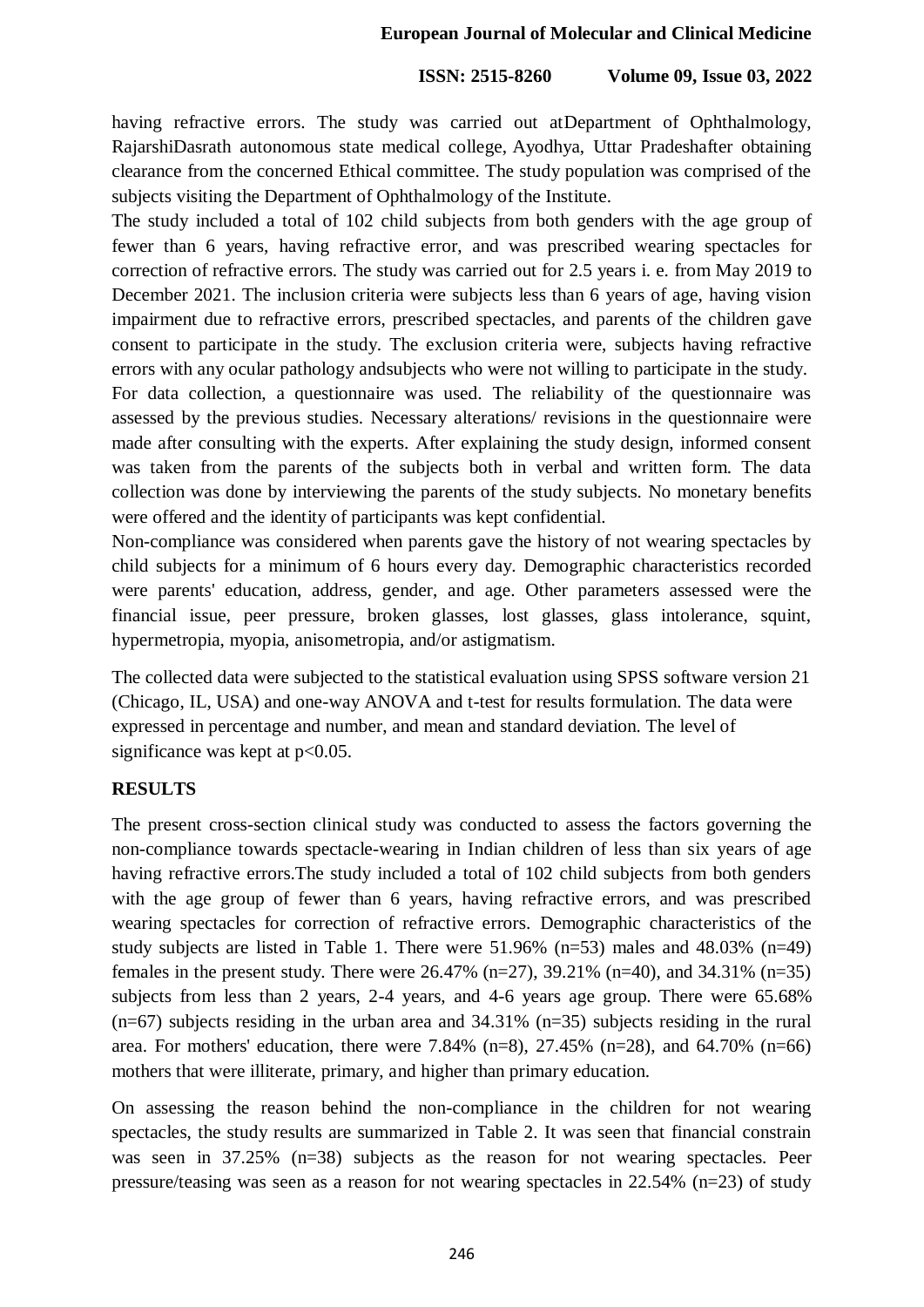subjects. Glass breakage was the reason in 31.37% (n=32) child subjects for not wearing spectacles. In 88.23% (n=90) subjects spectacle loss was the reason for not wearing spectacles. Spectacle intolerance was seen as the reason for not wearing spectacles in 57.84% (n=59) of child subjects (Table 2).

In the present study, it was seen that there were 48 subjects that were compliant and 54 subjects were non-compliant in the present study. There were  $50\%$  males and females (n=24) that were compliant, whereas,  $51.85\%$  (n=28) males and 48.14% (n=26) females among noncompliant study subjects. Most compliant subjects were within the age group of 4-6 years with 47.91% (n=23) subjects, whereas, most non-compliant subjects were in age group of 2-4 years with 40.74% (n=22) study subjects. Majority of subjects were residing in urban area with 70.83% (n=34) subjects from compliant group and 59.25% (n=32) subjects from noncompliant group. Maximum subjects from compliant and non-compliant group were from higher than primary education group with 77.08% (n=37) and 53.70% (n=29) subjects respectively. There were  $31.48\%$  (n=17),  $40.74\%$  (n=22),  $57.40\%$  (n=31),  $24.07\%$  (n=13), and 81.48% (n=44) subjects from non-compliant group having financial constrain, peer pressure/teasing, glass breakage, spectacle loss, and spectacle intolerance respectively.Squint was seen in 47.91% (n=23) and 25.92% (n=14) subjects from compliant and non-compliant group respectively. Myopia was seen in  $41.66\%$  (n=20) and  $44.44\%$  (n=24) study subjects from compliant and non-compliant group respectively, hypermetropia in 50% (n=24) and 42.59% (n=23) subjects respectively. Astigmatism was seen in 37.5% (n=18) and 59.25%  $(n=32)$  subjects respectively, and anisometropia in 16.66% (n=8) and 48.14% (n=26) subjects respectively from compliance and non-compliance group (Table 3).

#### **DISCUSSION**

The present cross-section clinical study was conducted to assess the factors governing the non-compliance towards spectacle-wearing in Indian children of less than six years of age having refractive errors.The study included a total of 102 child subjects from both genders with the age group of fewer than 6 years, having refractive error, and was prescribed wearing spectacles for correction of refractive errors. There were 51.96% (n=53) males and 48.03%  $(n=49)$  females in the present study. There were 26.47%  $(n=27)$ , 39.21%  $(n=40)$ , and 34.31% (n=35) subjects from less than 2 years, 2-4 years, and 4-6 years age group. There were 65.68% (n=67) subjects residing in the urban area and 34.31% (n=35) subjects residing in the rural area. For mothers' education, there were  $7.84\%$  (n=8),  $27.45\%$  (n=28), and 64.70% (n=66) mothers that were illiterate, primary, and higher than primary education. These demographics were comparable with the studies of Mehnaz S et al<sup>6</sup> in 2020 and Sharma P and Gaur  $N^7$  in 2018 where authors assessed subjects with comparable demographics.

The present study also assessed the reason behind the non-compliance in the children for not wearing spectacles, the study results showed that financial constrain was seen in 37.25% (n=38) subjects as the reason for not wearing spectacles. Peer pressure/teasing was seen as a reason for not wearing spectacles in 22.54% (n=23) of study subjects. Glass breakage was the reason in 31.37% (n=32) child subjects for not wearing spectacles. In 88.23% (n=90) subjects spectacle loss was the reason for not wearing spectacles. Spectacle intolerance was seen as the reason for not wearing spectacles in 57.84% (n=59) child subjects. These results were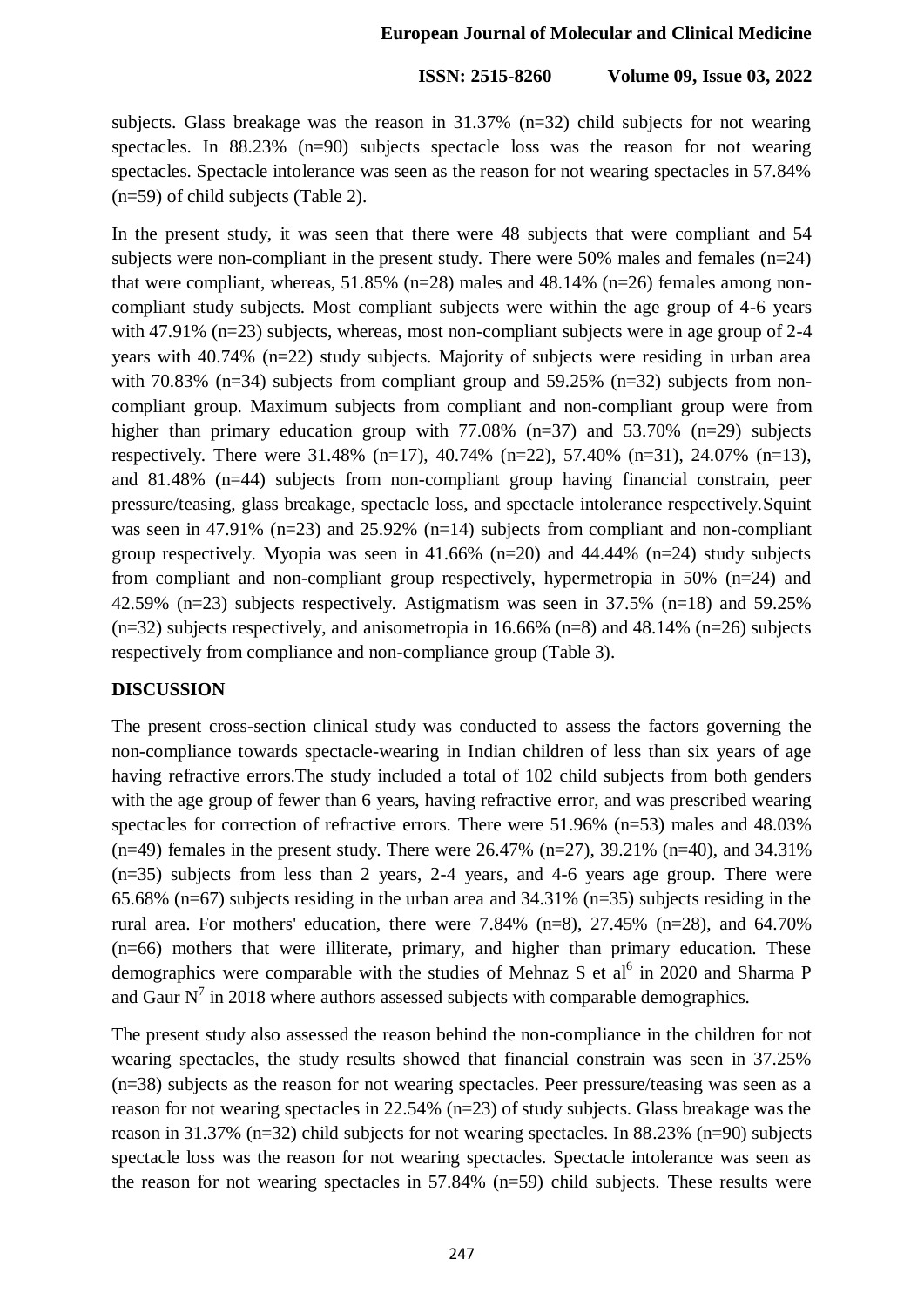consistent with the results of the studies by Bhatt NK et al<sup>8</sup> in 2017 and Gogate P et al<sup>9</sup> in 2013 where similar reasons were found to be associated with the non-compliance in spectacle wearers for not wearing them.

The results of the present study also showed that 48 subjects were compliant and 54 subjects were non-compliant in the present study. There were 50% males and females (n=24) that were compliant, whereas, 51.85% (n=28) males and 48.14% (n=26) females among noncompliant study subjects. Most compliant subjects were within the age group of 4-6 years with 47.91% (n=23) subjects, whereas, most non-compliant subjects were in the age group of 2-4 years with 40.74% (n=22) study subjects. The majority of subjects were residing in an urban area with 70.83%  $(n=34)$  subjects from the compliant group and 59.25%  $(n=32)$ subjects from the non-compliant group. Maximum subjects from the compliant and noncompliant group were higher than the primary education group with  $77.08\%$  (n=37) and 53.70% (n=29) subjects respectively. There were 31.48% (n=17), 40.74% (n=22), 57.40%  $(n=31)$ , 24.07%  $(n=13)$ , and 81.48%  $(n=44)$  subjects from non-compliant group having financial constrain, peer pressure/teasing, glass breakage, spectacle loss, and spectacle intolerance respectively. Squint was seen in 47.91% (n=23) and 25.92% (n=14) subjects from compliant and non-compliant group respectively. Myopia was seen in 41.66% (n=20) and 44.44% (n=24) study subjects from compliant and non-compliant group respectively, hypermetropia in 50% (n=24) and 42.59% (n=23) subjects respectively. Astigmatism was seen in 37.5% (n=18) and 59.25% (n=32) subjects respectively, and anisometropia in 16.66% (n=8) and 48.14% (n=26) subjects respectively from compliance and non-compliance group. These results were in agreement with the results of Bhandari G et al in 2016 and Bruce A et al in 2018 where similar factors were seen to be associated with non-compliance of spectaclewearing in child subjects with visual impairment associated with refractive errors.

## **CONCLUSION**

Within its limitations, the present study concludes that the non-compliance was most commonly seen in child subjects within the age group of 2-4 years, in mothers with primary or less education, having squint, and children with anisometropia. Hence, the mother's education should be considered as a vital factor in educating subjects for detecting and treating visual impairment associated with refractive error.However, the present study had a few limitations including small sample size, cross-section nature, and geographical area biases. Hence, more longitudinal studies with a larger sample size and longer monitoring period will help reach a definitive conclusion.

## **REFERENCES**

- 1. Saxena R, Sharma P Pediatric Ophthalmology Expert Group. National consensus statement regarding pediatric eye examination, refraction, and amblyopia management. *Indian J Ophthalmol.* 2020;68:325–32.
- 2. Honavar, S.G.: The burden of uncorrected refractive error. Indian Journal of Ophthalmology. 2019;67:577–8.
- 3. Sheeladevi S, Seelam B, Nukella PB, Borah RR, Ali R, Keay L. Prevalence of refractive errors, uncorrected refractive error, and presbyopia in adults in India: a systematic review. *Indian J Ophthalmol*. 2019;67:583–92.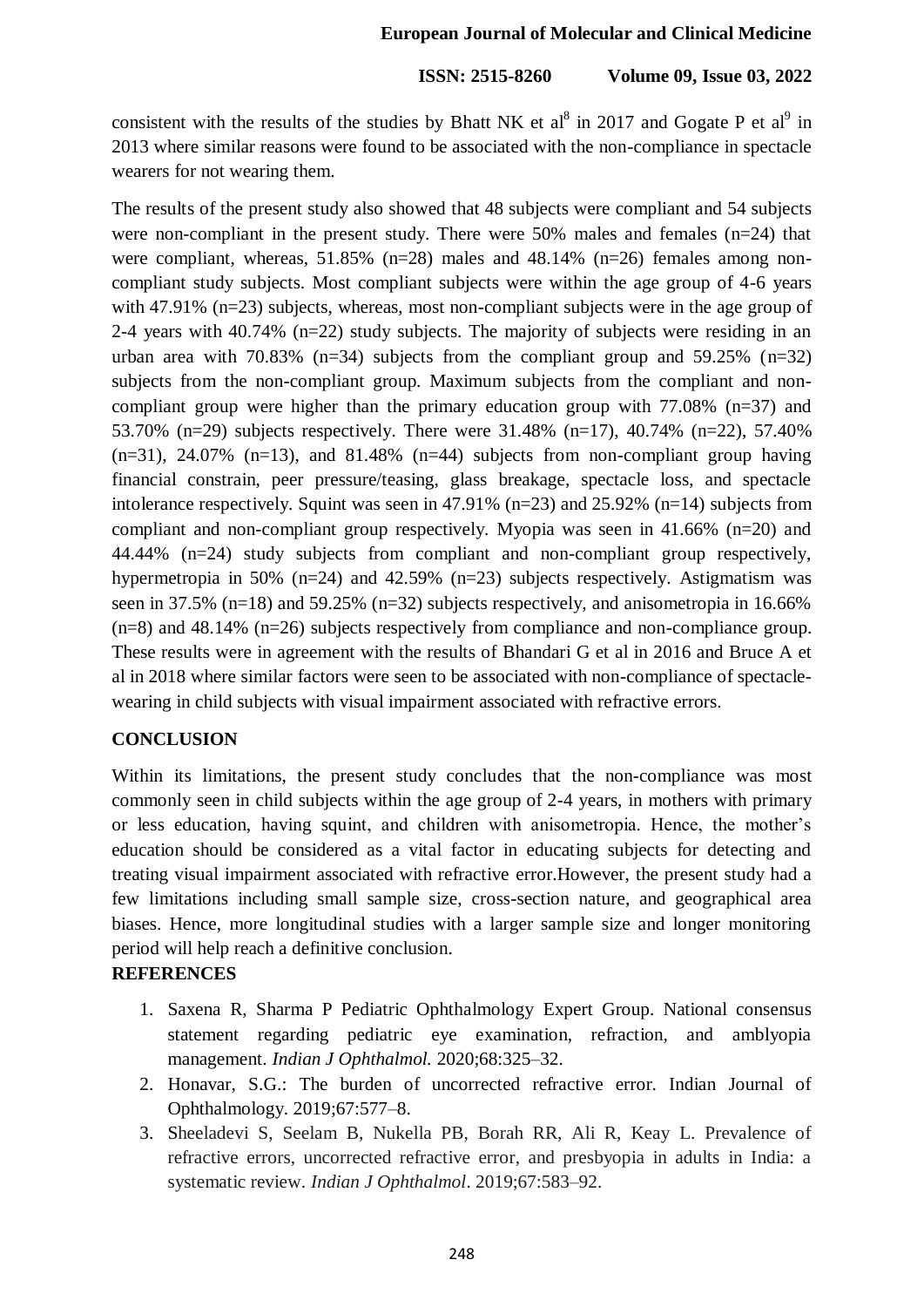- 4. Nemeth J, Tapaszto B, Aclimandos WA, Kestelyn P, Jonas JB, De Faber JHN, et al. Update and guidance on management of myopia. European Society of Ophthalmology in cooperation with International Myopia Institute. Eur J Ophthalmol. 2021;5:112.
- 5. Morjaria P, McCormick I & Gilbert C. Compliance and predictors of spectacle wear in schoolchildren and reasons for non‐ wear: a review of the literature. *Ophthalmic Epidemiol* 2019;26:367–77.
- 6. Mehnaz S, Siddiqui Z, Abedi AJ, Ansari MA. Spectacle wear and factors associated with non-compliance among children of 5-15 years. Indian J Comm Health. 2020;32:87–90.
- 7. Sharma P, Gaur N. How do we tackle a child's spectacle? Indian J Ophthalmol. 2018;5:651–2.
- 8. Bhatt NK, Rathi M, Dhull CS, Sachdeva S, Phogat J. Spectacle compliance amongst school children of Rohtak. Int J Community Med Public Health. 2017;4:734–7.
- 9. Gogate P, Mukhopadhyaya D, Mahadik A, Naduvilath TJ, Sane S, Shinde A. Spectacle compliance amongst rural secondary school children in Pune district, India. Indian J Ophthalmol. 2013;61:8–12.
- 10. Bhandari G, Pradhan S, Shrestha M, Bassett K. Eyeglasses compliance among children undergoing school visual acuity screening in Nepal. Adv Ophthalmol Vis Syst. 2016;5:286–90.
- 11. Bruce A, Kelly B, Chambers B, Barrett BT, Bloj M, Bradbury J, et al. The effect of adherence to spectacle wear on early developing literacy: a longitudinal study based in a large multiethnic city. BMJ Open. 2018;8:21277.

| <b>Characteristics</b>      | <b>Parameters</b>   | $\frac{0}{0}$ | N  |
|-----------------------------|---------------------|---------------|----|
| <b>Gender</b>               | Males               | 51.96         | 53 |
|                             | Females             | 48.03         | 49 |
| Age group (years)           | Less than 2         | 26.47         | 27 |
|                             | $2 - 4$             | 39.21         | 40 |
|                             | $4 - 6$             | 34.31         | 35 |
| <b>Residence</b>            | Urban               | 65.68         | 67 |
|                             | Rural               | 34.31         | 35 |
| <b>Education (Mother's)</b> | Illiterate          | 7.84          | 8  |
|                             | Up to primary       | 27.45         | 28 |
|                             | Higher than primary | 64.70         | 66 |

# **TABLES**

**Table 1: Demographic characteristics of the study subjects**

| for<br><b>Reasons</b><br>non- | <b>Findings</b> | $\frac{0}{0}$ |    |
|-------------------------------|-----------------|---------------|----|
| compliance                    |                 |               |    |
| <b>Financial constraints</b>  | Present         | 37.25         | 38 |
|                               | Absent          | 62.74         | 64 |
| <b>Peer pressure/Teasing</b>  | Present         | 22.54         | 23 |
|                               | Absent          | 77.45         |    |